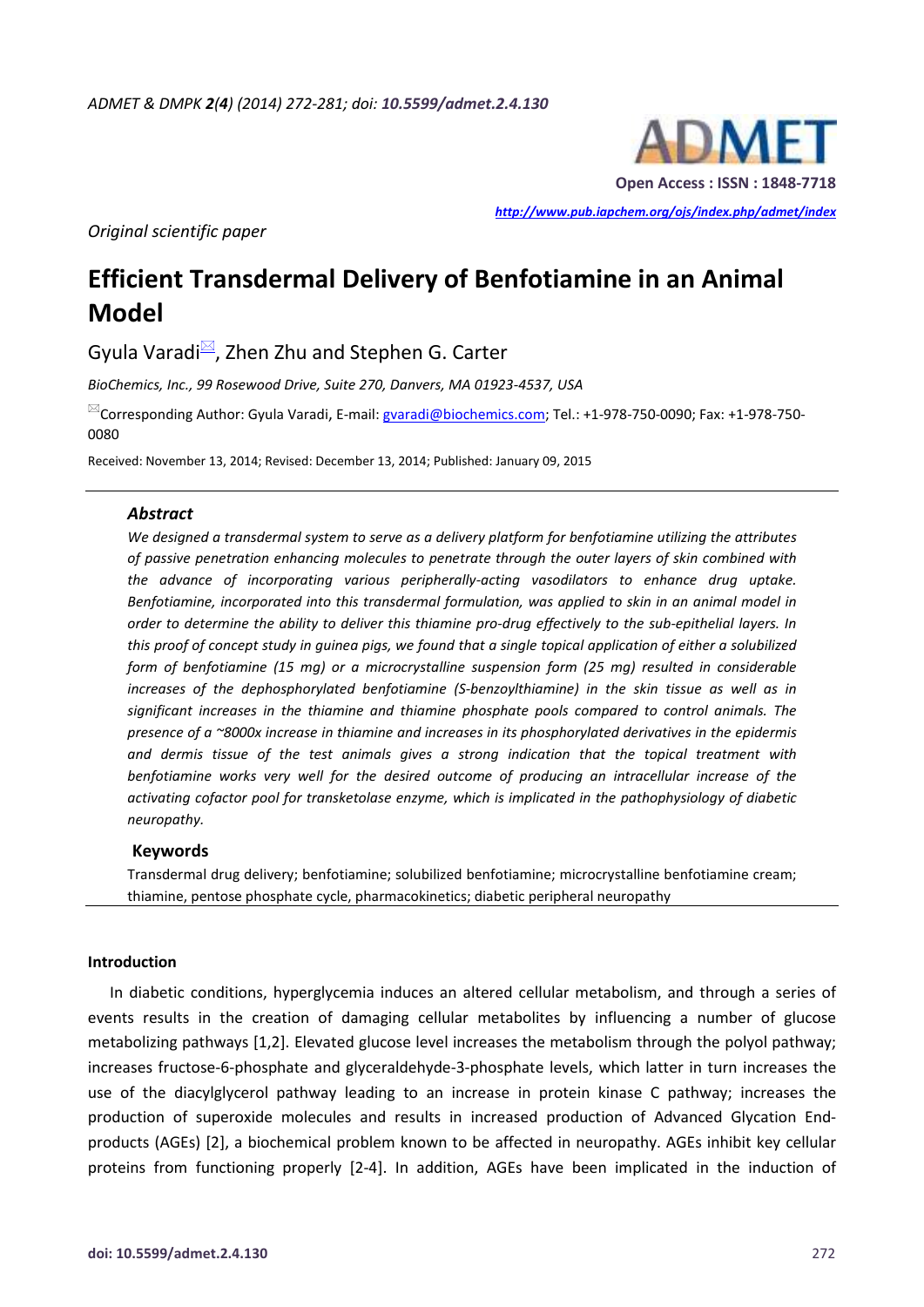apoptosis, including peripheral nerve cells resulting eventually in the loss of sensation to the affected area and in an altered neuronal signaling process, which may present as pain [1,2,5].

There are many candidate molecular targets for the treatment of diabetic neuropathy [6-8]. Several have been addressed through clinical trial evaluations [8] and most have failed [9]. One of the most considered endpoints for the development of a therapeutic for this diabetic complication is the treatment of pain associated with the neuronal deterioration. As a result, there have been several candidate therapies using oral and topically applied pain relievers ranging from pregabalin [10,11] to capsaicin [12].

Apparently, in both forms (type 1 and type 2) of diabetic condition there is about 70 % thiamine deficiency as measured in the plasma of diabetic patients [13-15] but the physiological mechanism associated with this deficiency has not been clarified yet. However, a number of studies found an altered thiamine handling in the kidneys of diabetic patients [16-18]. Benfotiamine, (S-benzoylthiamine-Omonophosphate), a derivative of the vitamin B1 or thiamine, has a much higher bioavailability than thiamine and, as a result, accumulates in the target tissues much more than thiamine itself [15,19,20]. Thiamine absorption from oral benfotiamine is approximately five times greater than from conventional thiamine supplements [21-23].

Once benfotiamine has been transported to the target tissue, it is converted through a series of metabolic and enzymatic steps to S-benzoylthiamine, which after internalization into the cell forms thiamine. This latter then serves as a substrate for enzymatic conversion to form thiamine mono-, di-, and triphosphates. It is however the thiamine diphosphate (TDP) that is responsible for binding to and activating the enzyme transketolase, a critical enzyme for the metabolism of the hyperglycemic by-products via the pentose phosphate pathway to generate metabolic products that are not damaging to the cells.

Benfotiamine was employed to treat alcoholic neuropathy [24,25] sciatica and other painful nerve conditions [26,27] known to be affected with low thiamine content [28-30]. The application of benfotiamine and the resulting activation of the enzyme transketolase in the diabetic, hyperglycemic system can also produce beneficial effects on general nerve health. Benfotiamine has been shown in many preclinical [21,31-43] as well as clinical studies [44-57] to prevent the formation of AGEs [21,53] and eventually with continued treatment to reverse the symptoms associated with the neuropathy [46,47,52,57]. By increasing intracellular levels of thiamine, benfotiamine indirectly induces enzymatic and biochemical pathways [58-60] through elevated concentrations of thiamine diphosphate resulting in a reduced level of damaging glucose-derived chemical protein species [21,22,32,37-39,60-62].

Benfotiamine is currently offered as a prescriptive drug for the treatment of diabetic neuropathy in Europe in an oral form. It is also available for similar indications as a homeopathic medicine and as a dietary supplement. The typical oral dose recommended is 40-450 mg/day [63,64]. The topical application of benfotiamine may allow more prodrug to be introduced into the target tissues and, as a result, potentially generate a greater therapeutic effect.

## **Experimental**

We prepared two topical formulations for these studies. The topical formulation termed as 3 % benfotiamine was prepared according to a VALE formulation [65] and contained 3 % benfotiamine in soluble form, neutralized with arginine. The 5 % topical formulation contained 5 % benfotiamine, also in a VALE formulation, but in microcrystalline form. The stability of these products was tested after one year storage at 4 °C and we found that 89 % of benfotiamine was present in the active chemical form.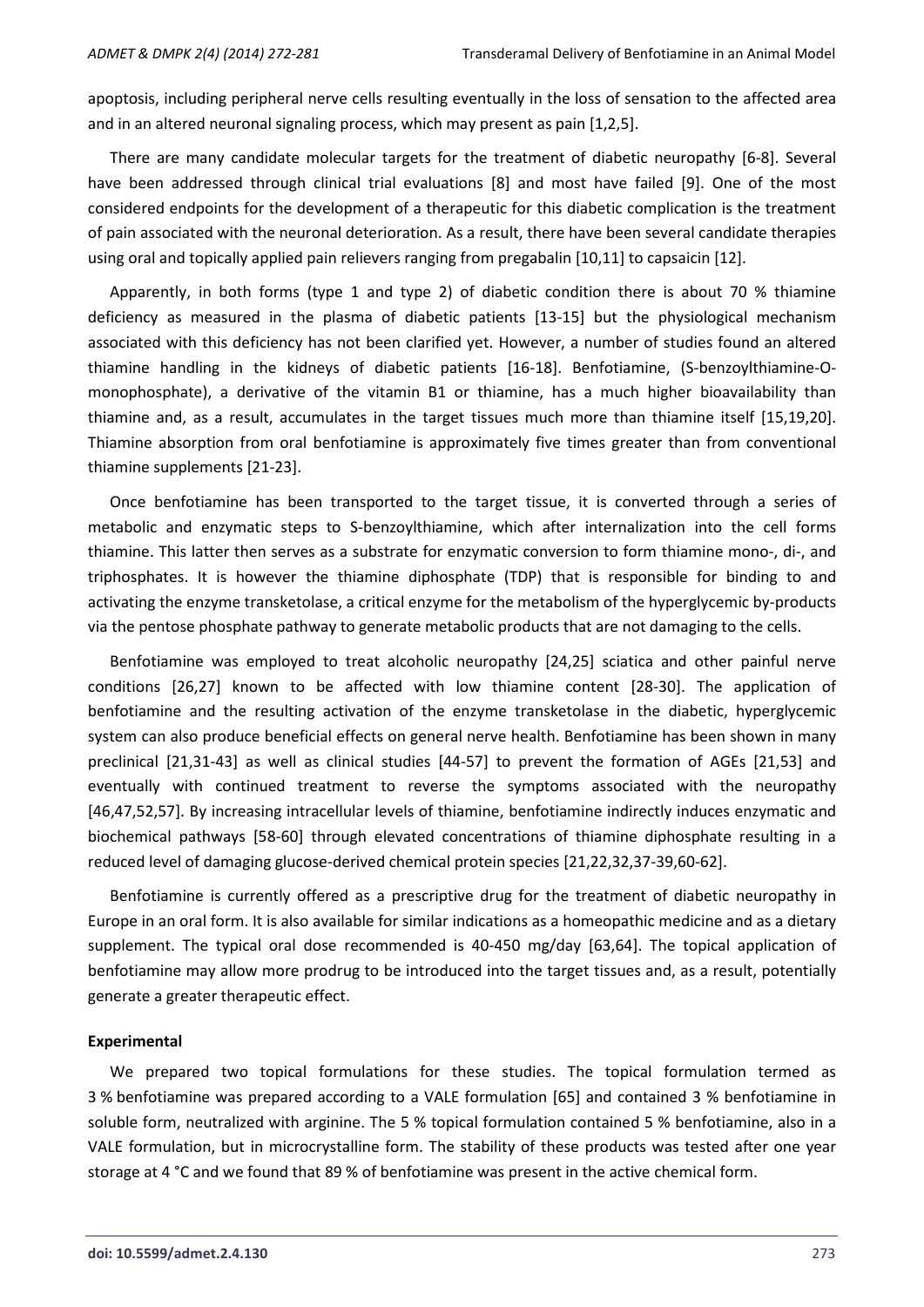We utilized male Hartley guinea pigs (ca. 250-300 g) for pharmacokinetic studies with two topical benfotiamine formulations. The guinea pigs fur was clipped from their back, and an area of 4x4 cm depilated with Nair. After ca. 24 hours, 0.5 g of test formulation was applied to a 2x4 cm area. The test formulations tested either contained a solubilized topical benfotiamine (3 %) yielding a dose of 15 mg of benfotiamine or a microcrystalline suspension form of benfotiamine (5 %) yielding a dose of 25 mg benfotiamine.

At 0.5, 1, 2, 4, 8 and 24 hours after application, groups of 5 animals were anesthetized with isoflurane and blood removed by cardiac stick. One group of 5 untreated animals was anesthetized and blood removed as vehicle control. Blood samples were directly processed to analyze benfotiamine, S-benzoylthiamine, thiamine and its derivatives by HPLC [66-70].

The skin below the area of topical application on each animal in the 24 hour exposure group was cleaned, rubbed with alcohol, with the intent to remove the stratum corneum, excised, weighed, homogenized in phosphate buffered saline, centrifuged, and ca. 2 ml extract processed for pharmacokinetic analyses [66-70].

The blood and the homogenized skin tissue were evaluated at various time points following the single topical application for the presence of the formulated active pharmacological ingredient (BC-DN-01: Benfotiamine); the dephosphorylated drug intermediate (SBT: S-benzoylthiamine); as well as the cellular metabolites of thiamine (T); thiamine diphosphate; (TDP) and thiamine monophosphate (TMP).

# **Results and Discussion**

The biochemistry and required chemical conversions for benfotiamine from a phosphorylated openringed structure to a de-phosphorylated closed ring and then subsequently forming thiamine and the phosphorylated species of thiamine to serve as cofactors in the transketolase reactions are found in many cell types including the skin tissue epidermal and dermal cells, as well as presumably peripheral nerve endings in the skin [22,23,59-62]. We believe that the delivery of benfotiamine to a patient via a topical route, as opposed to an oral administration, offers significantly greater efficacy as a result of the greater quantity of the drug directly deposited into the skin tissue where the neuronal endings are located.

To examine this concept, we initiated a set of experiments to first demonstrate the viability and stability of preparing a topical formulation of benfotiamine. While the substance benfotiamine has been available for use as a solid and orally delivered therapeutic for several years the development of a novel topical formulation of benfotiamine has been completed for these studies. We formulated benfotiamine into topical preparation to maximize local drug accumulation and to minimize systemic distribution [65]. The goal of these formulations and administration route was to deliver significantly greater quantities of the drug to the afflicted peripheral dermal neuronal tissue.

Next, we have performed a series of animal pharmacokinetic and tissue deposition experiments to determine the time course of appearance of thiamine derivatives in the plasma after treatment with benfotiamine formulations. In addition, we also analyzed the amounts of thiamine and the phosphorylated cellular metabolites in the skin tissue at a 24 h time point after topical treatment with benfotiamine.

We measured the thiamine (T), thiamine diphosphate (TDP), thiamine monophosphate (TMP) and calculated the level of total thiamine derivatives (Total) in the blood after the application of 0.5 g of 3 % solubilized benfotiamine topical formulation. Upon treatment, we observed a sharp rise in the blood concentration of each of the thiamine derivatives within 30 minutes of the drug application (Figure 1). There was an additional increase until one hour, followed by a modest decline until two hours, then the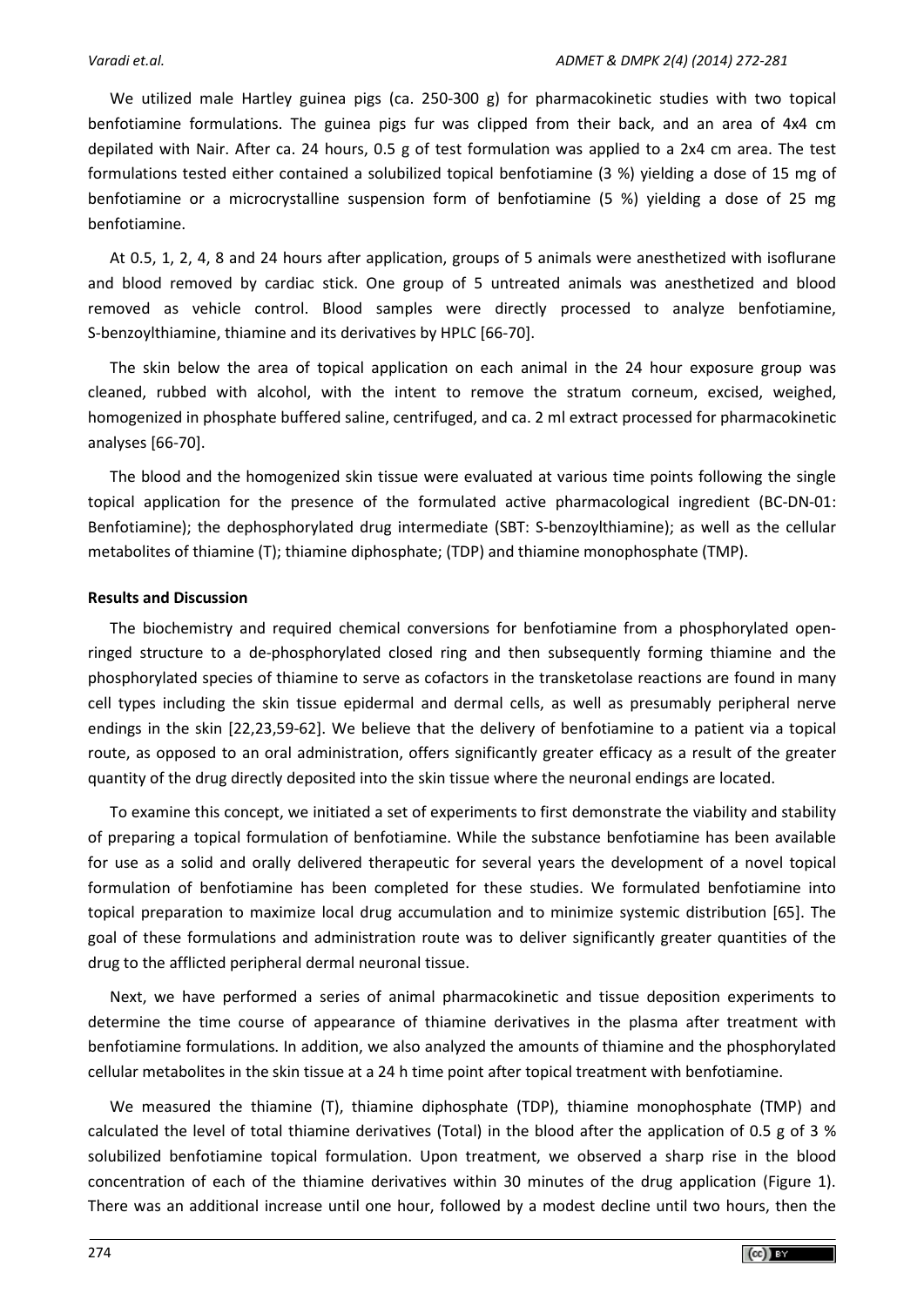blood concentration of the individual derivatives and the total remained at an elevated level until 24 h after the application (Figure 1).



**Figure 1.** Plasma concentration of cellular metabolites after topical application of 15 mg BC-DN-01 (solubilized). The pharmacokinetic profile of plasma concentrations of thiamine (T), thiamine diphosphate (TDP) and thiamine monophosphate (TMP) were analyzed following the single application 15 mg of topical BC-DN-01. The data shows a rapid penetration through the skin into the plasma for all three thiamine derivatives with a peak for the cumulative group at 1 hour, however, holding an approximate 50 % increase over normal level up to 24 hours. *N*=5 for plasma data.

The application of 0.5 g of 5 % microcrystalline benfotiamine topical formulation resulted in an appreciable enhancement of thiamine and its phosphorylated derivatives in the blood. Again, a sharp rise was observed in the blood concentration of each of the thiamine derivatives within 30 minutes of the drug application (Figure 2). This enhancement continued to further increase until one hour, followed by a sharp decline in the blood concentration of the individual derivatives and the total remained at an elevated level until 24 hrs after the application. Interestingly, while the microcrystalline formulation contained almost twice as high concentration of the active pharmacological ingredient than the solubilized benfotiamine formulation, the 24 hours steady state concentrations in the blood resembled to those values that were observed with the solubilized formulation containing a lower (3 %) benfotiamine concentration. This is an indication that in case of each applied formulation the benfotiamine level was at saturating concentration. Moreover, the more pronounced rise at one hour and the drastic drop thereafter in the concentration of thiamine derivatives is consistent with a robust overload (Figure 2).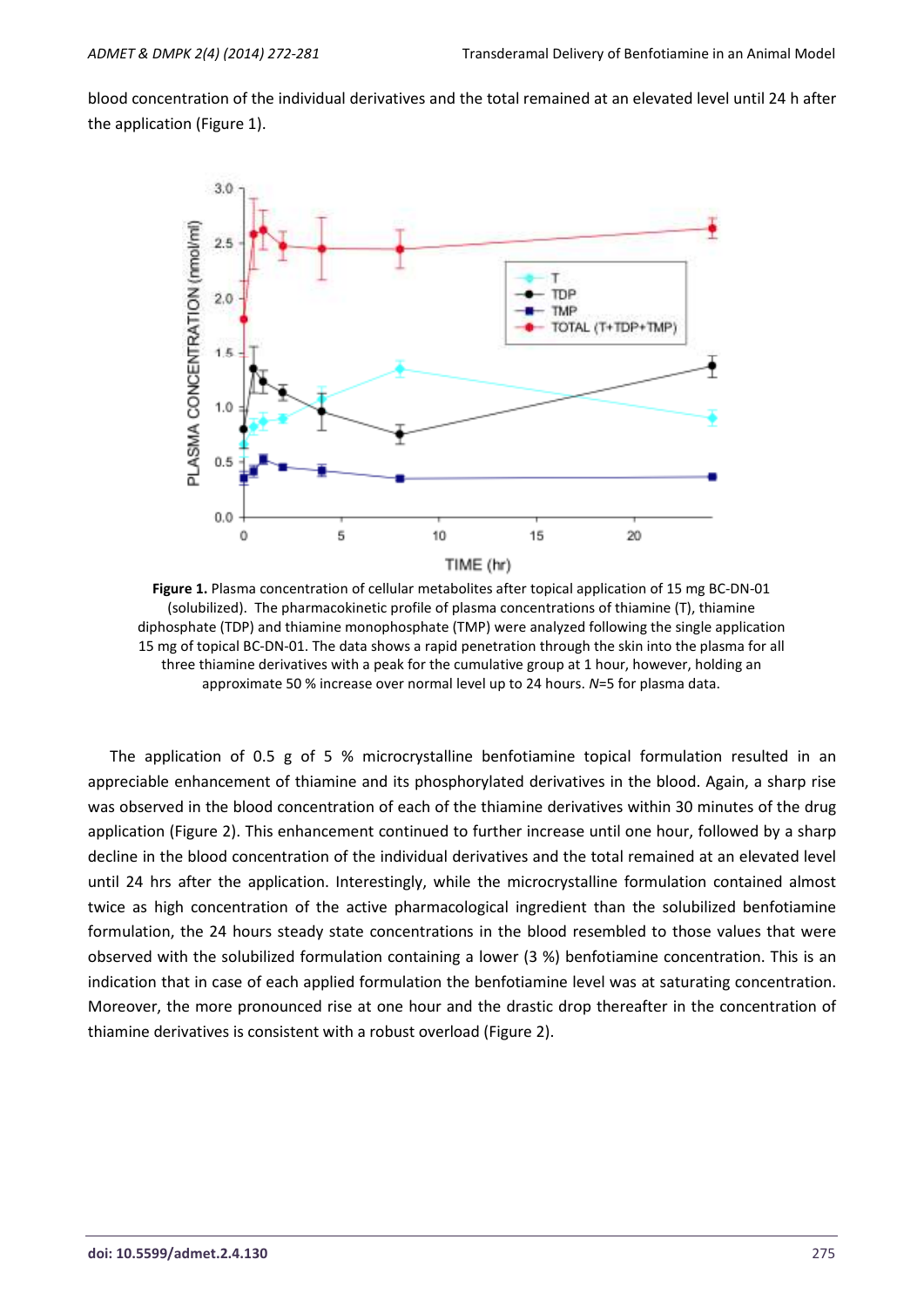

**Figure 2.** Plasma concentration of cellular metabolites after topical application of 25 mg BC-DN-01 (suspension). The pharmacokinetic profile of plasma concentrations of thiamine (T), thiamine diphosphate (TDP) and thiamine monophosphate (TMP) were analyzed following the single application 25 mg of topical suspended BC-DN-01. The data shows a rapid penetration through the skin into the plasma for all three thiamine derivatives with a peak for the cumulative group at 1 hour with an approximate 70 % increase in the group, however, dropping off to a more normal level by 4 hours. *N*=5 for plasma data at 0.5, 1, 2, 4 and 8 hours and *N*=1 at *t*=24 hours time point.

The measurement of benfotiamine, S-benzoyl-benfotiamine, thiamine and thiamine related compounds in skin tissues attested that there was no obvious change of TDP and TMP levels compared to controls over the 24 hour period when treated with solubilized benfotiamine cream (Figure 3A). The level of benfotiamine appeared low, however, there was a drastic rise in S-benzoyl thiamine and thiamine levels. As shown in Figure 3A, BFT and S-benzoyl thiamine skin level (stratum corneum removed) was 1.64 nmol/g and 1,492.33 nmol/g respectively. Concomitant with these changes, the thiamine level increased from 0.32 nmol/g to 809.25 nmol/g, resulting in a 2,500-fold enhancement in treated animals.

The results of the accumulation of thiamine and thiamine derivatives in the skin tissue located under the application site after 24 h treatment with the 5 % microcrystalline formulation are summarized in Figure 3B. Similarly to the treatment with solubilized 3 % benfotiamine formulation, we observed no obvious change of TDP and TMP levels compared to controls over the 24 hour period. The level of benfotiamine appeared low, however, there was a drastic rise in S-benzoyl thiamine and thiamine levels. Concomitantly, the thiamine level increased from 0.32 nmol/g to 2,538.29 nmol/g at *t* = 24 hours that is a 7,880-fold increase in treated animals.

We could not determine the significance of the increase in skin tissue thiamine level after 24 hrs with treatment of 3 % solubilized benfotiamine formulation due to the limited number of animal subjects involved in this experiment (*N*=2), however, the treatment with the 5% microcrystalline benfotiamine cream formulation resulted in more robust enhancement in skin tissue thiamine level and this value appeared significant when compared to non-treated control (*p*=0.03) (Figure 3C).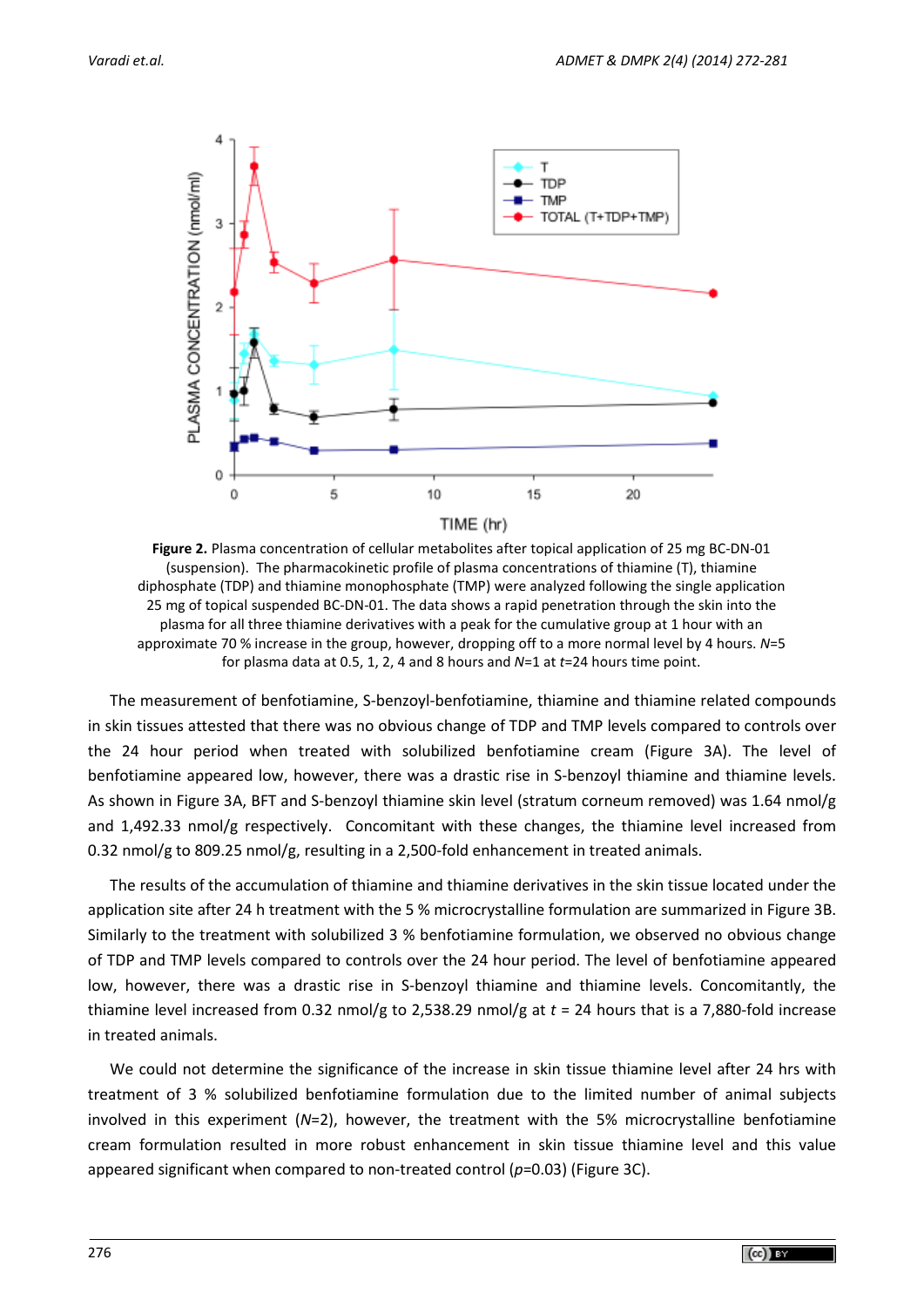

**Figure 3. A**; Concentration of BC-DN-01 and metabolites in skin tissue 24 h after 15 mg topical application of BC-DN-01 (solubilized). Analysis of the content of BC-DN-01 in skin tissue following a single application of 15 mg of solubilized BC-DN-01 at t=0 for the presence of BC-DN-01, its dephosphorylated intermediate metabolite (SBT), and thiamine (T), thiamine diphosphate (TDP) and thiamine monophosphate (TMP). In addition, control levels of thiamine from untreated skin were analyzed and graphed. *N*=3 for control, BC-DN-01, TDP and TMP in skin tissue samples. *N*=2 for determination of SBT and T in skin tissue samples. **B**; Concentration of BC-DN-01 and metabolites in skin tissue 24 h after 25 mg topical application of BC-DN-01 (suspension). Analysis of the content of BC-DN-01 in skin tissue following a single application of 25 mg of suspended form of BC-DN-01 at *t*=0 for the presence of BC-DN-01, its dephosphorylated intermediate metabolite (SBT), and the thiamine (T), thiamine diphosphate (TDP) and thiamine monophosphate (TMP). In addition, control levels of thiamine from untreated skin were analyzed and graphed; *N*=3 for skin. **C**; Thiamine levels in the skin after 24 h with treatment of 3 % BC-DN-01 and 5% BC-DN-01. Numbers in red are mean values from independent determinations as indicated in **A** and **B**.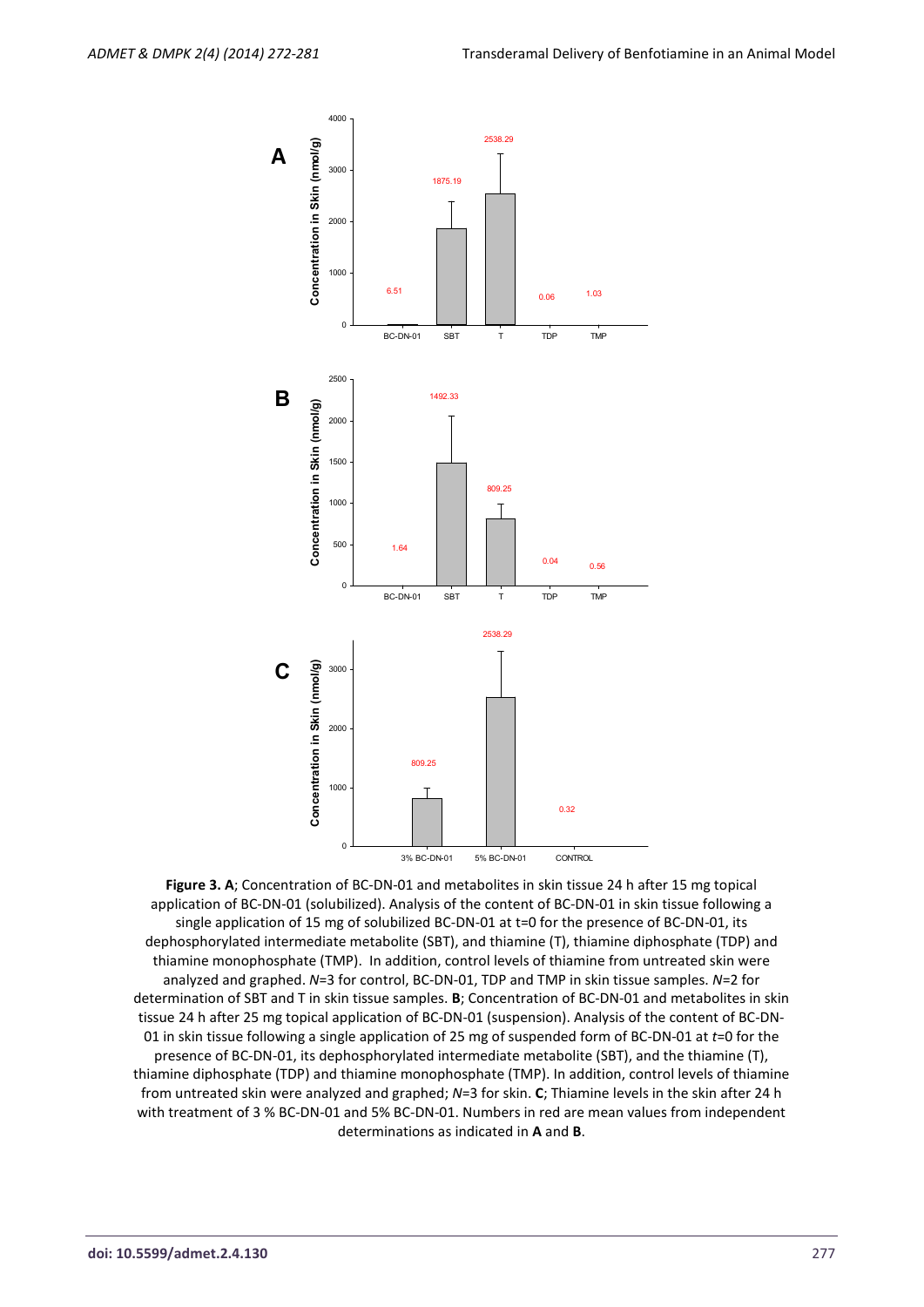These pharmacokinetic studies demonstrated that transdermally-delivered benfotiamine is capable of serving as a prodrug for blood and intradermal thiamine production. By making use of alternative drug forms of the benfotiamine as well as modifying the formulation cofactors and solvents we were able to achieve a significant bioavailability in the target tissue of the skin tissue while also protecting the integrity of the molecule for stability purposes. Our experimental data from these pharmacokinetic studies with topical benfotiamine formulation has demonstrated a significant, ~8000-fold, increase in the level of thiamine chemical species in the skin tissue of animals receiving a single 25 mg dose of topical benfotiamine at the 24 hour time point following the application.

The administration of benfotiamine as a topical prodrug offers several advantages over an oral delivery. Firstly, benfotiamine contains a unique open-ringed structure giving the molecule a significantly higher bioavailability index compared to thiamine [71-73]. Thus, the first pass liver metabolism as well as metabolic conversions of the drug crossing the intestinal wall will be avoided with a topical administration. Secondly, the oral delivery of benfotiamine has been shown to significantly accumulate in the erythrocytes [74] and then in the liver as opposed to being delivered in significant doses to the peripheral nerves in the skin of the legs and hands. Topical delivery of benfotiamine will concentrate the drug in the target tissues immediately without dilution. As a result, the impact on the damaged cells and tissues should respond better than the oral applications.

In contrast to using thiamine as the drug to treat diabetic peripheral neuropathy, benfotiamine is a chemical analog of thiamine that is considerably more bioavailable at the systemic as well as the cellular level than thiamine. Therefore, if administered to patients with diabetic neuropathy, topical benfotiamine should have a favorable efficacy profile through the introduction of greater quantities of thiamine into the cell. Thiamine cellular absorption derived from orally administered benfotiamine is about five times greater than those levels obtained from conventional thiamine supplements [19,71-73]. This differential bioavailability is even greater in the brain and muscle tissues that yield five- to twenty-five-fold more thiamine [22] after a benfotiamine application compared to equivalent doses of thiamine.

For benfotiamine given transdermally, a similar cascade of biochemistry occurs with the dephosphorylation of the native benfotiamine catalyzed by phosphatase enzymes positioned on the outside of epidermal cells producing S-benzoylthiamine. Once in this form, the S-benzoylthiamine prodrug follows the same passive transport across the membrane of the cells of the epidermis and dermis including those of the Schwann cells and neurons, delivering a high dose of the prodrug and subsequently the thiamine to those cells. The thiamine diphosphate produced from the elevated thiamine activates the transketolase and the pentose phosphate pathway, altering the glucose metabolism to reduce the formation of AGEs. Reduction of AGEs in the Schwann and neuronal cells reduces the expression of neuropathy symptoms and also addresses the base etiology of the disease state.

# **Conclusions**

Conclusions from the proof of concept study in guinea pigs is primarily that after single topical application of either a solution form of benfotiamine (15 mg) or a microcrystalline suspension form (25 mg) we found considerable increases of the dephosphorylated benfotiamine (S-benzoylthiamine) in the skin tissue as well as significant increases in the thiamine and thiamine phosphate pools compared to control animals. The presence of a ~8000x increase in thiamine and increase in its phosphorylated derivatives in the epidermis and dermis tissue of the test animals gives a strong indication that the topical treatment with benfotiamine works very well for the desired outcome of producing an intracellular increase of the activating cofactor pool for transketolase. Subsequently, it is reasonable to conclude that this metabolite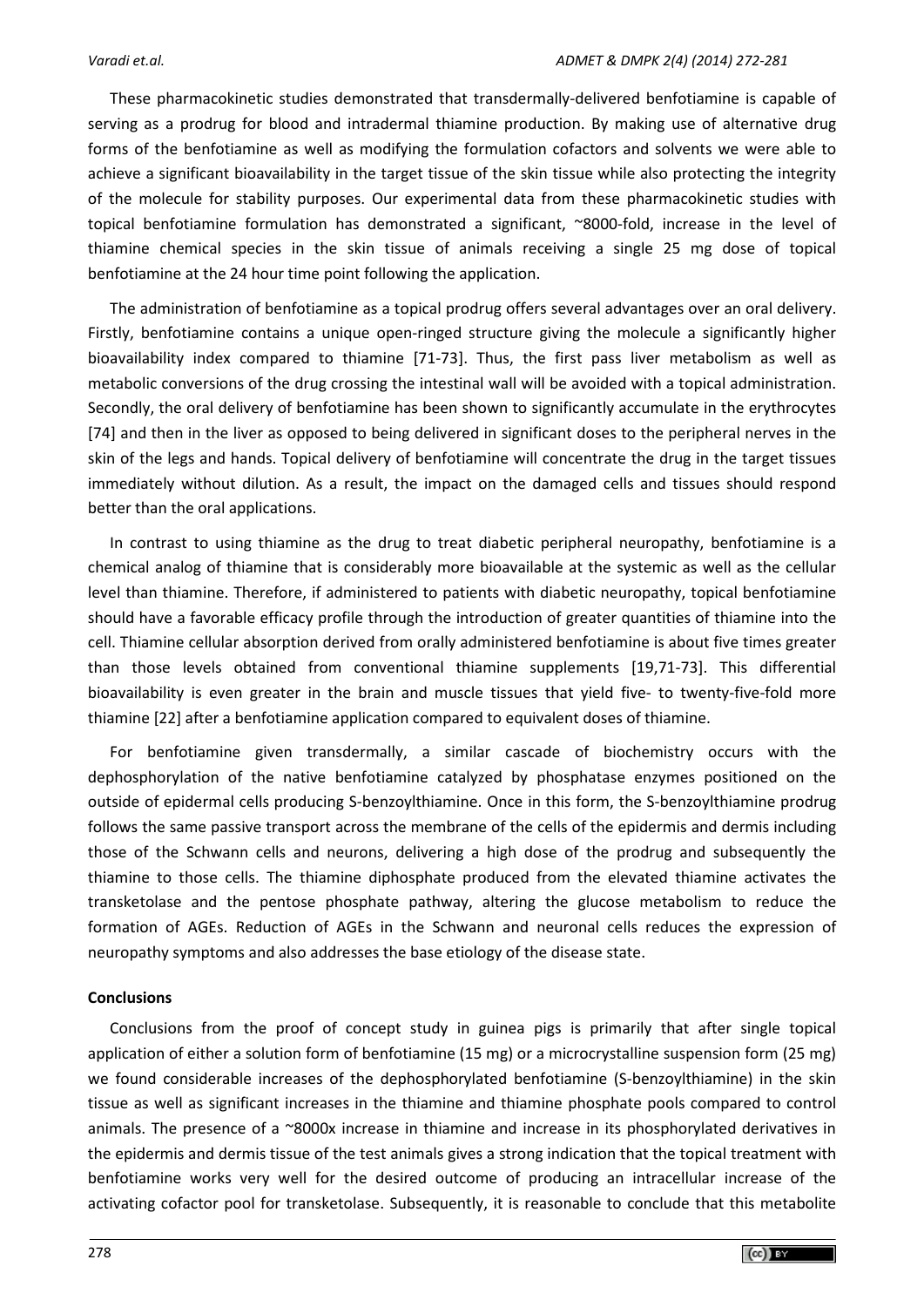level increase, including TDP, as a function of cellular compartmentalization of metabolites and pools of the thiamine derivatives, will well serve the diabetic neuropathic disease condition by activating the transketolase and activating the pentose phosphate pathway as an alternative mechanism to metabolize glucose into harmless end-products as opposed to the continued production of advanced glycation endproducts.

*Acknowledgements: This work was supported by funds from BioChemics, Inc.*

# **References**

- [1] M. Brownlee, *Nature* **414** (2001) 813-820.
- [2] H.P. Hammes, X. Du, D. Edelstein, T. Taguchi, T. Matsumura, Q, Ju, J. Lin, A. Bierhaus, P. Nawroth,D. Hannak, M. Neumaier, R. Bergfeld, I. Giardino, M. Brownlee, *Nature Med.* **9** (2003) 294-299.
- [3] K.A. Head, *Altern. Med. Rev.* **11** (2006) 294-329.
- [4] T. Varkonyi, P. Kempler, *Diabetes Obes. Metab.* **10** (2008) 99-108.
- [5] A. Bierhaus**,** T. Fleming**,** S. Stoyano, A. Leffler, A. Babes, C. Neacsu, S.K. Sauer, M. Eberhard, M. Schnölze, F. Lasischka, W.L. Neuhuber, T.I. Kichko, I. Konrade, R. Elvert, W. Mier, V. Pirags, I.K. Lukić, M. Morcos, T. Dehmer, N. Rabbani, P.J. Thornalley, D. Edelstein, C. Nau, J. Forbes, P.M. Humpert, M. Schwaninger, D. Ziegler, D.M. Stern, M.E. Cooper, U. Haberkorn, M. Brownlee, P.W. Reeh, P.P. Nawroth, *Nature Med.* **18** (2012) 926-933.
- [6] The Diabetes Control and Complications Trial Research Group. *New Engl. J. Med.* **329** (1993) 977- 986.
- [7] The Effect of Intensive Diabetes Therapy on the Development and Progression of Neuropathy. *Ann. Int. Med.* **122** (1995) 561-568.
- [8] M.C. Wong, J.W. Chung, T.K. Wong, *BMJ* (2007) 335:387.
- [9] R.H. Dworkin, D.C. Turk, K.W. Wyrwich, D. Beaton, C.S. Cleeland, J.T. Farrar, J.A. Haythornthwaite, M.P. Jensen, R.D. Kerns, D.N. Ader, N. Brandenburg, L.B. Burke, D. Cella, J. Chandler, P. Cowan, R. Dimitrova, R. Dionne, S. Hertz, A.R. Jadad, N.P. Katz, H. Kehlet, L.D. Kramer, D.C. Manning, C. McCormick, M.P. McDermott, H.J. McQuay, S. Patel, L. Porter, S. Quessy, B.A. Rappaport, C. Rauschkolb, D.A. Revicki, M. Rothman, K.E. Schmader, B.R. Stacey, J.W. Stauffer, T. von Stein, R.E. White, J. Witter, S. Zavisi, *Pain* **9** (2008) 105-121.
- [10] R.A. Moore, S. Straube, P.J. Wiffen, S. Derry, H.J. McQuay, *The Cochrane Database of Systematic Reviews* (2009) Cd007076.
- [11] S. Quilici, J. Chancellor, M. Lothgren, D. Simon, G. Said, T.K. Le, A. Garcia-Cebrian, B. Monz, *BMC Neurology* **9** (2009) 6.
- [12] S. Derry, A. Sven-Rice, P. Cole, T. Tan, R.A. Moore, *The Cochrane Database of Systematic Reviews* **2** (2013) Cd007393.
- [13] G.L. Page, D. Laight, M.H. Cummings, *Int. J. Clin. Pract.* **65** (2011) 684-690.
- [14] N. Rabbani, P.J. Thornalley, *Diabetes Obes. Metab.* **13** (2011) 577-583.
- [15] M. Gangolf, J. Czerniecki, M. Radermecker, O. Detry, M. Nisolle, C. Jouan, D. Martin, F. Chantraine, B. Lakaye, P. Wins, T. Grisar, L. Bettendorff, *PLoS One* **5** (2010) e13616.
- [16] P.J. Thornalley, R. Babaei-Jadidi, H. Al Ali, N. Rabbani, A. Antonysunil, J. Larkin, A. Ahmed, G. Rayman, C.W. Bodmer, *Diabetologia* **50** (2007) 2164-2170.
- [17] J. R. Larkin, F. Zhang, L. Godfrey, G. Molostvov, D. Zehnder, N. Rabbani, P. J. Thornalley, *PLoS One* **7** (2012) e53175.
- [18] R. Babaei-Jadidi, N. Karachalias, N. Ahmed, S. Battah, P.J. Thornalley, *Diabetes* **52** (2003) 2110-2120.
- [19] R. Masson, C. Quincy, P. Girard, R. Later, B. Bochu, M.F. Cotte*, Lyon Med.* **216** (1966) 685-704.
- [20] R. Hilbig H. Rahmann, *Arzneimittelforschung* **48** (1998) 461-468.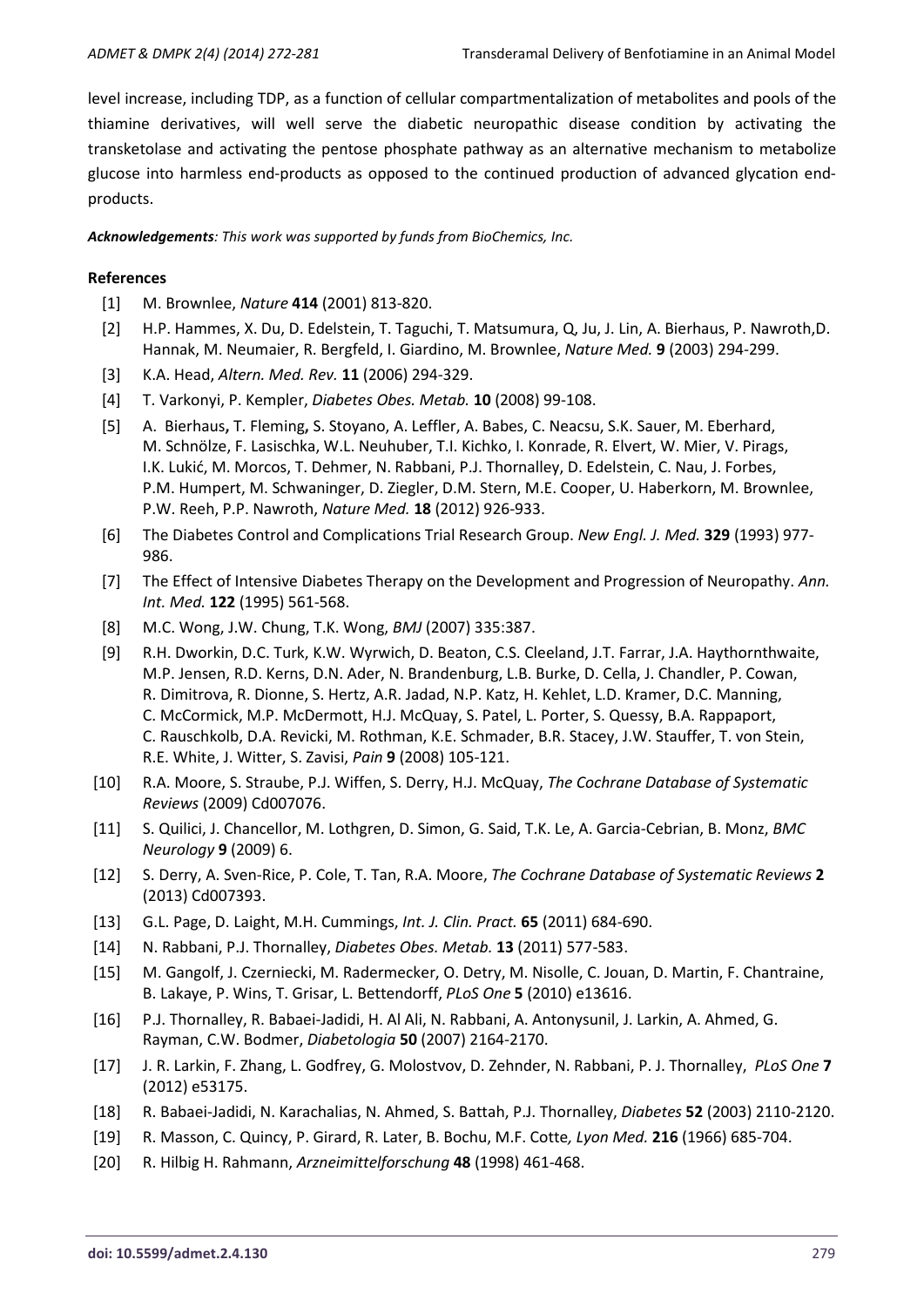- [21] H. Stracke, H.P. Hammes, D. Werkmann, K. Mavrakis, I. Bitsch, M. Netzel, J. Geyer, W. Köpcke, C. Sauerland, R.G. Bretzel, K.F. Federlin, *Exp. Clin. Endocrinol. Diabetes* **109** (2001) 330-336.
- [22] M. L. Volvert, S. Seyen, M. Piette, B. Evrard, M. Gangolf, J. C. Plumier, L. Bettendorf, *BMC Pharmacol.* **8** (2008) 10.
- [23] E. Beltramo, E. Berrone, S. Tarallo, M. Porta, *Acta Diabetol.* **45** (2008), 131-141.
- [24] H. Woelk, S. Lehrl, R. Bitsch, W. Kopcke, *Alcohol* **33** (1998) 631-638.
- [25] E.I. Anisimova, A.B. Danilov, *Zh. Nevrol. Psikhiatr. Im. S. S Korsakova* **101** (2001) 32-36.
- [26] E. Haupt, H. Ledermann, W. Kopcke, *Int. J. Clin. Pharmacol. Ther.* **43** (2005) 71-77.
- [27] G. Winkler, B. Pal, E. Nagybeganyi, I Ory, M. Porochnavec, P. Kempler, *Arzneimittelforschung* **49** (1999) 220-224.
- [28] H. Stracke, W. Gauss, U. Achenbach, K. Federlin, R.G. Bretzel, *Exp. Clin. Endocrinol. Diabetes* **116** (2008) 600-605.
- [29] X. Du, D. Edelstein, M. Brownlee, *Diabetologia* **51** (2008) 1930-1932.
- [30] C.D. Ang, M.J. Alviar, A.L. Dans, G.G. Bautista-Velez, V.V. Villaruz-Sulit, J.J. Tan, H.U. Co, M.R. Bautista, *Cochrane Database Systematic Reviews* **16** (2008) Cd004573.
- [31] N. Karachalias, R. Babaei-Jadidi, N. Ahmed, P.J. Thornalley, *Biochem. Soc. Trans.* **31** (2003) 1423- 1425.
- [32] R. Babaei-Jadidi, N. Karachalias, C. Kupich, N. Ahmed, P.J. Thornalley, *Diabetologia* **47** (2004) 2235- 2246.
- [33] N. Karachalias, R. Babaei-Jadidi, C. Kupich, N. Ahmed, P.J. Thornalley, *Ann. N. Y. Acad. Sci.* **1043** (2005) 777-783.
- [34] N. Karachalias, R. Babaei-Jadidi, N. Rabbani, P.J. Thornalley, *Diabetologia* **53** (2010) 1506-1516.
- [35] A.F. Ceylan-Isik, S. Wu, Q. Li, S. Y. Li, J. Ren, *J. Appl. Physiol.* **100** (2006) 150-156.
- [36] Y. Kohda, H. Shirakawa, K. Yamane, K. Otsuka, T. Kono, F. Terasaki, T. Tanaka, *J. Toxicol. Sci*. **33** (2008) 459-472.
- [37] S. Wu, J. Ren, *Neurosci. Lett.* **394** (2006) 158-162.
- [38] S. Gadau, C. Emanueli, S. Van Linthout, G. Graiani, M. Todaro, M. Meloni, I. Campesi, G. Invernici, F. Spillmann, K. Ward, P. Madeddu, *Diabetologia* **49** (2006) 405-420.
- [39] G.M. Sanchez-Ramirez, N.L. Caram-Salas, H.I. Rocha-Gonzalez, G.C. Vidal-Cantu, R. Medina-Santillan, G. Reyes-Garcia, *Eur. J. Pharmacol.* **530** (2006) 48-53.
- [40] R.G. Katare, A. Caporali, A. Oikawa, M. Meloni, C. Emanueli, P. Madeddu, *Circ. Heart Fail.* **3** (2010) 294-305.
- [41] R. Katare, A. Caporali, C. Emanueli, P. Madeddu, *J. Mol. Cell Cardiol.* **49** (2010) 625-638.
- [42] Y. Kohda, M. Umeki, T. Kono, F. Terasaki, H. Matsumura, T. Tanaka, *J. Pharmacol. Sci.* **113** (2010) 343-352.
- [43] R. Katare, A. Oikawa, D. Cesselli, A.P. Beltrami, E. Avolio, D. Muthukrishnan, P.E. Munasinghe, G. Angelini, C. Emanueli, P. Madeddu, *Cardiovasc. Res.* **97** (2013) 55-65.
- [44] H. Stracke, A. Lindemann, K. Federlin, *Exp. Clin. Endocrinol. Diabetes* **104** (1996) 311-316.
- [45] E. Haupt, H. Ledermann, W. Köpcke, *Int. J. Clin. Pharmacol. Ther.* **43** (2005) 71-77.
- [46] S. Arora, A. Lidor, C.J. Abularrage, J.M. Weiswasser, E. Nylen, D. Kellicut, A.N. Sidawy, *Ann. Vasc. Surg.* **20** (2006) 653-658.
- [47] X. Du, D. Edelstein, M. Brownlee, *Diabetologia* **51** (2008) 1930-1932.
- [48] N. Schupp, E.M. Dette, U. Schmid, U. Bahner, M. Winkler, A. Heidland, H. Stopper, *Naunyn Schmiedebergs Arch. Pharmacol.* **378** (2008) 283-291.
- [49] S. Riaz, V. Skinner, S.K. Srai, *J. Pharm. Biomed. Anal.* **54** (2011) 817-825.
- [50] N. Rabbani, S.S. Alam, S. Riaz, J.R. Larkin, M.W. Akhtar, T. Shafi, P.J. Thornalley, *Diabetologia* **52** (2009) 208-212.